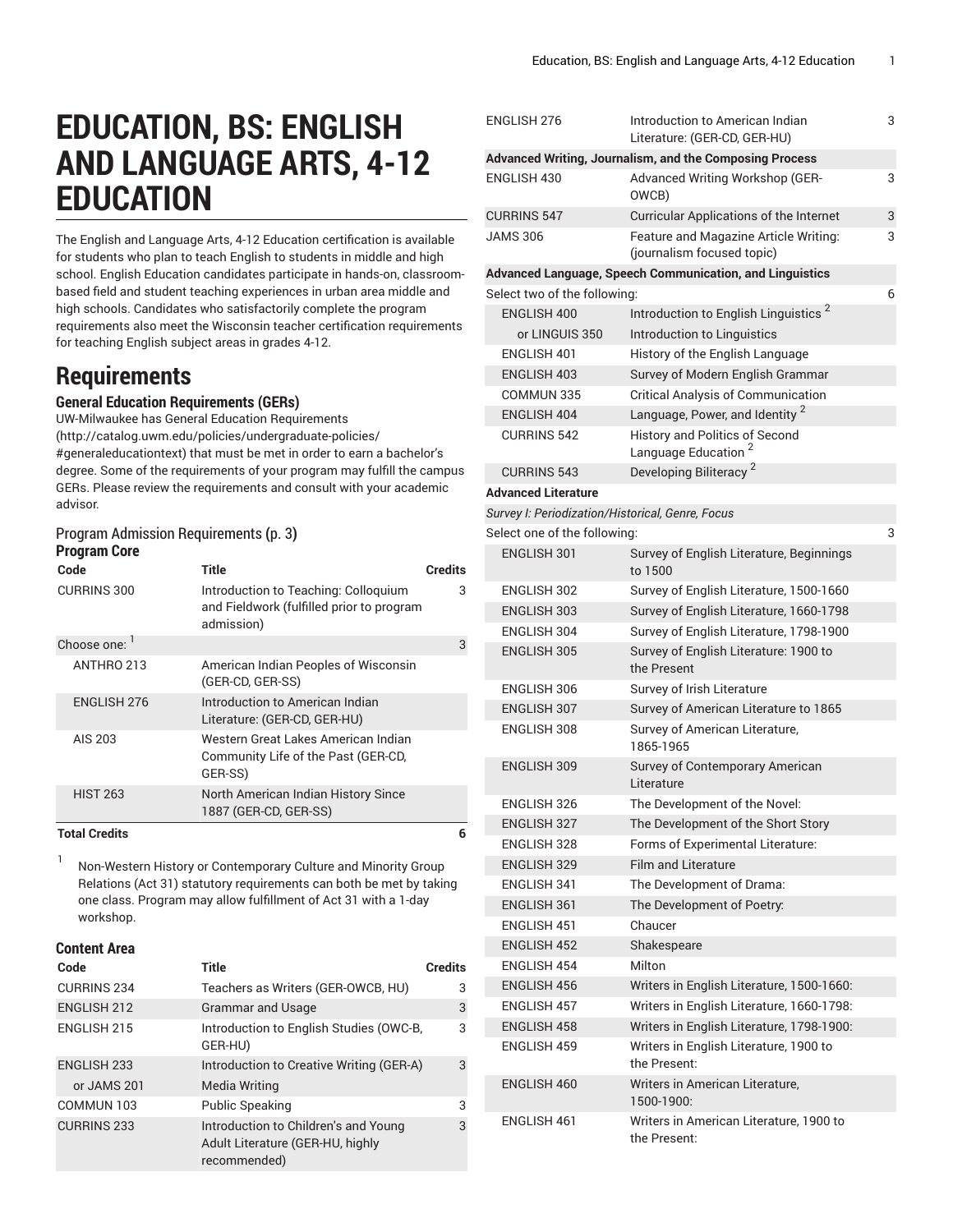| <b>ENGLISH 500</b>                  | Studies in Medieval and Early Modern<br>Literature:                    |   |  |  |  |
|-------------------------------------|------------------------------------------------------------------------|---|--|--|--|
| <b>FNGI ISH 501</b>                 | Studies in Literature, 1500-1660:                                      |   |  |  |  |
| <b>ENGLISH 504</b>                  | Studies in Literature, 1660-1800:                                      |   |  |  |  |
| <b>ENGLISH 505</b>                  | Studies in Literature, 1800-1900:                                      |   |  |  |  |
| <b>ENGLISH 507</b>                  | Studies in Literature, 1900 to the                                     |   |  |  |  |
|                                     | Present:                                                               |   |  |  |  |
| ENGLISH 530                         | Studies in Shakespeare:                                                |   |  |  |  |
| <b>ENGLISH 621</b>                  | Seminar in the Literature of England:                                  |   |  |  |  |
| <b>ENGLISH 623</b>                  | Seminar in American Literature:                                        |   |  |  |  |
| <b>ENGLISH 624</b>                  | Seminar in Modern Literature:                                          |   |  |  |  |
| ENGLISH 625                         | Seminar in Literary History:                                           |   |  |  |  |
| <b>ENGLISH 685</b>                  | Honors Seminar:                                                        |   |  |  |  |
| Survey II: Literature and Culture   |                                                                        |   |  |  |  |
| Select one of the following:        |                                                                        | 3 |  |  |  |
| <b>ENGLISH 332</b>                  | Gay and Lesbian Literature: (GER-HU)                                   |   |  |  |  |
| <b>ENGLISH 372</b>                  | Survey of American Indian Literature<br>(GER-CD, GER-HU)               |   |  |  |  |
| <b>ENGLISH 373</b>                  | Survey of Ethnic Minority Literature<br>(GER-CD, GER-HU)               |   |  |  |  |
| <b>ENGLISH 374</b>                  | Survey of U.S. Latino/a Literature (GER-<br>CD)                        |   |  |  |  |
| <b>ENGLISH 375</b>                  | Survey of Asian American Literature                                    |   |  |  |  |
|                                     | (GER-CD)                                                               |   |  |  |  |
| <b>ENGLISH 376</b>                  | Survey of African-American Literature<br>to 1930 (GER-CD)              |   |  |  |  |
| <b>ENGLISH 377</b>                  | Survey of African-American Literature,<br>1930 to the Present (GER-CD) |   |  |  |  |
| <b>ENGLISH 381</b>                  | World Literatures Written in English:                                  |   |  |  |  |
| ENGLISH 463                         | Writers in African-American Literature:<br>(GER-CD)                    |   |  |  |  |
| <b>ENGLISH 465</b>                  | <b>Women Writers:</b>                                                  |   |  |  |  |
| <b>ENGLISH 514</b>                  | Literature in Context:                                                 |   |  |  |  |
| <b>ENGLISH 515</b>                  | Literature and the Other Arts:                                         |   |  |  |  |
| <b>ENGLISH 517</b>                  | Studies in African-American Literature:                                |   |  |  |  |
| <b>ENGLISH 518</b>                  | Studies in Irish Literature:                                           |   |  |  |  |
| ENGLISH 520                         | Studies in American Indian Literature:                                 |   |  |  |  |
| <b>ENGLISH 521</b>                  | Studies in Ethnic Minority Literature:                                 |   |  |  |  |
| <b>ENGLISH 522</b>                  | Studies in World Literature Written in                                 |   |  |  |  |
|                                     | English:                                                               |   |  |  |  |
| <b>ENGLISH 523</b>                  | Studies in U.S. Latino/a Literature:                                   |   |  |  |  |
| <b>ENGLISH 524</b>                  | Studies in Asian-American Literature:                                  |   |  |  |  |
| <b>ENGLISH 627</b>                  | Seminar in Literature and Culture:                                     |   |  |  |  |
| <b>ENGLISH 628</b>                  | Seminar in Literature by Women:                                        |   |  |  |  |
| ENGLISH 629                         | Seminar in Literature and Sexuality:                                   |   |  |  |  |
| ENGLISH 630                         | Seminar in Literature and the Other<br>Arts:                           |   |  |  |  |
| <b>ENGLISH 631</b>                  | Seminar in African-American Literature:                                |   |  |  |  |
| <b>ENGLISH 632</b>                  | Seminar in American Indian Literature:                                 |   |  |  |  |
| Young Adult Literature <sup>3</sup> |                                                                        |   |  |  |  |
| <b>CURRINS 650</b>                  | Reading Interests of Adolescents                                       | 3 |  |  |  |
| <b>Literary Critical Theory</b>     |                                                                        |   |  |  |  |
|                                     | Select one of the following:<br>3                                      |   |  |  |  |
|                                     |                                                                        |   |  |  |  |

| <b>ENGLISH 378</b>                         | Survey of Current Literary and Cultural<br>Theory                                    |                |
|--------------------------------------------|--------------------------------------------------------------------------------------|----------------|
| <b>ENGLISH 545</b>                         | Studies in the History of Literary<br>Criticism:                                     |                |
| <b>ENGLISH 547</b>                         | Studies in Theory and Criticism:                                                     |                |
| ENGLISH 626                                | Seminar in Critical Theory:                                                          |                |
| <b>Total Credits</b>                       |                                                                                      | 48             |
| 2<br>Meets Reading Teacher Proficiency 3.  |                                                                                      |                |
| 3<br>Meets Reading Teacher Proficiency 6.  |                                                                                      |                |
| <b>Professional Education Requirements</b> |                                                                                      |                |
| Code                                       | Title                                                                                | <b>Credits</b> |
| <b>ED POL 375</b>                          | <b>Cultural Foundations of Education</b>                                             | 3              |
| or ED POL 530                              | Urban Education: Foundations                                                         |                |
| <b>ED PSY 330</b>                          | Introduction to Learning and<br>Development                                          | 3              |
| starting after admission to the program.   | The following courses will be taken in a sequenced 3 semesters                       |                |
| Semester 1 (Spring)                        |                                                                                      |                |
| <b>CURRINS 547</b>                         | <b>Curricular Applications of the Internet</b>                                       | 3              |
| <b>CURRINS 630</b>                         | Methods for Teaching, Managing, and<br>Assessing English and Language Arts I<br>4, 5 | 6              |
| <b>CURRINS 650</b>                         | Reading Interests of Adolescents                                                     | 3              |
| EXCEDUC 531                                | Inclusion for Secondary Educators:<br>Humanities, the Arts, Foreign Language         | 3              |
| Semester 2 (Fall)                          |                                                                                      |                |
| <b>CURRINS 545</b>                         | Reading in the Content Areas: Middle,<br>Junior, and Senior High School <sup>7</sup> | 3              |
| <b>CURRINS 631</b>                         | Methods for Teaching, Managing, and<br>Assessing English and Language Arts II        | 6              |
| <b>CURRINS 632</b>                         | Fieldwork in English and the Language<br>Arts                                        | 5              |
| Semester 3 (Spring)                        |                                                                                      |                |
| <b>CURRINS 452</b>                         | Student Teaching in English <sup>8</sup>                                             | $2 - 6$        |
| <b>CURRINS 633</b>                         | English and Language Arts Student<br><b>Teaching Seminar</b>                         | 3              |
| <b>Total Credits</b>                       |                                                                                      | $40 - 44$      |

4 Meets Reading Teacher Proficiency 1.

<sup>5</sup> Meets Reading Teacher research requirement with an additional <sup>1</sup> credit of independent study.

- <sup>6</sup> Meets Reading Teacher Proficiency 4.<br><sup>7</sup> Meets Reading Teacher Proficiency 5.
- <sup>7</sup> Meets Reading Teacher Proficiency 5.
- 8 Students must complete paperwork in order to be assigned a student teaching placement. To be approved for placement, additional criteria must be met. See [Benchmarks](#page-2-1) [\(p. 3](#page-2-1)) for details.

#### **Additional Requirements for Graduation**

- Completion of University GER;
- Completion of CURRINS 452 with a C+ or better;
- Minimum cumulative grade point average of 2.75 in all professional education courses. This includes any transfer coursework that is counted towards certification at UWM, as well as grades earned in student teaching or field experiences;